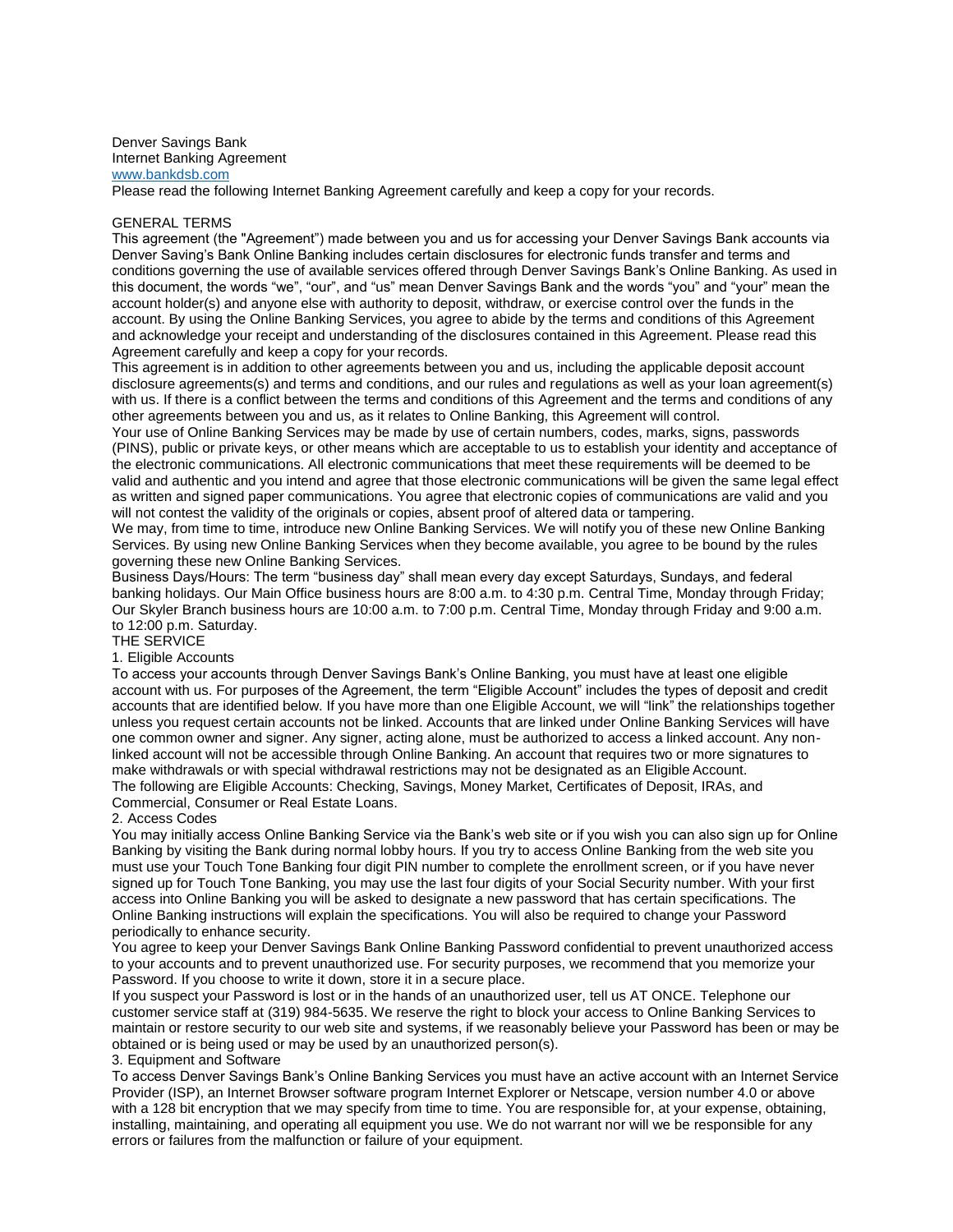4. Description of Services

Account Information

You can specifically obtain the following information:

1) Obtain certain account history for the current and previous statement cycles and export this information directly to your computer in a variety of file formats such as "Quicken" or "Microsoft Money".

2) Obtain interest information on your interest bearing deposit accounts and loan accounts.

3) Obtain account related information such as current balances, loan payment amounts, payment due dates, and time certificate maturity dates.

Funds Transfers between Eligible Accounts under your Password

You may:

1) Transfer funds from checking to checking.

2) Transfer funds from checking to savings.

3) Transfer funds from savings to savings.

4) Transfer funds from savings to checking.

5) Make payments from checking to loan accounts or demand deposit loans with us.

6) Make payments from savings to loan accounts or demand deposit loans with us.

All transfers between deposit accounts will occur at the earliest possible time. You may make arrangements for payments to loan accounts described above to occur at the earliest possible time, at a date in the future, or on a recurring basis.

Transfers made after 6:00 p.m. Central Time will normally not be credited until the next business day.

You will be provided a confirmation number with each transfer. Please write down this number when you receive it. It helps us resolve any questions you may have concerning your transactions.

Duplicate Transactions: It will be the customer's responsibility to detect duplicate transactions. Denver Savings Bank will pay all transactions initiated online by the customer unless there are insufficient funds or uncollected funds. Holds: If a hold has been placed on deposits made to an account from which you wish to transfer funds, you cannot transfer the portion of the funds held until the hold expires.

You agree that you will instruct us to make a transfer only when a sufficient balance is or will be available in the designated account at the time of the transfer.

You understand that we will not act on any transfer instructions from you if sufficient funds are not available in the account that you designated.

Failure to make transfers: If we do not complete a transfer to or from your account on time or in the correct amount according to our agreement with you, we will make every effort to remedy the situation; however, we cannot assume any responsibility:

If, through no fault of ours, you do not have enough money in your account to make a transfer or if your account has been closed.

If the terminal or system was not working properly and you knew about the breakdown when you started the transfer. If circumstances beyond our control (such as fire or flood or systems failure) prevent the transfer, despite reasonable precautions that we have taken.

If the money in your account is subject to legal process, adverse claims, or other encumbrances restricting transfer. If you have not properly followed instructions on how to make a transfer.

If we have placed a hold on funds in your account in accordance with our reasonable business procedures. If we have a reasonable basis for believing that unauthorized use of your Password has occurred or may be occurring, if you are in default under this agreement with us, if we or you terminate the Agreement, or if we have suspended your use of Denver Savings Bank Online Banking Service.

## **Online Bill Pay Services**

Online Bill Pay services will be offered by Denver Savings Bank, through CheckFree Services Corporation. Online Bill Pay is free for the first six months. After six months, users must pay at least one bill online per month or incur a monthly fee of \$4.00 for each month that there is no bill payment made.

In addition to the above mentioned Bill Pay charge, the normal account charges and fees still pertain to this account. You must be 18 years of age to enroll in Online Bill Pay.

You must supply your email address and your date of birth to enroll in Online Bill Pay.

You must agree to the Terms and Conditions as set forth in Online Bill Pay, prior to enrollment. A copy of these Terms and Conditions can be printed prior to your acceptance of them. A paper copy of these Terms and Conditions will also be available at Denver Savings Bank.

5. Hours of Operation

You can access banking services through Denver Savings Bank's Online Banking 24 hours a day, 7 days a week. However, at certain times, some or all of the service may not be available due to system or Internet maintenance. If we need to change the scope of Online Banking, we will attempt to provide prior notices of such interruptions and changes, but cannot guarantee that such notice will be provided.

A transfer between deposit accounts initiated through Online Banking before 6:00 p.m. Central Time on a business day will be posted to your accounts on the same day. We cannot ensure that a transfer between deposit accounts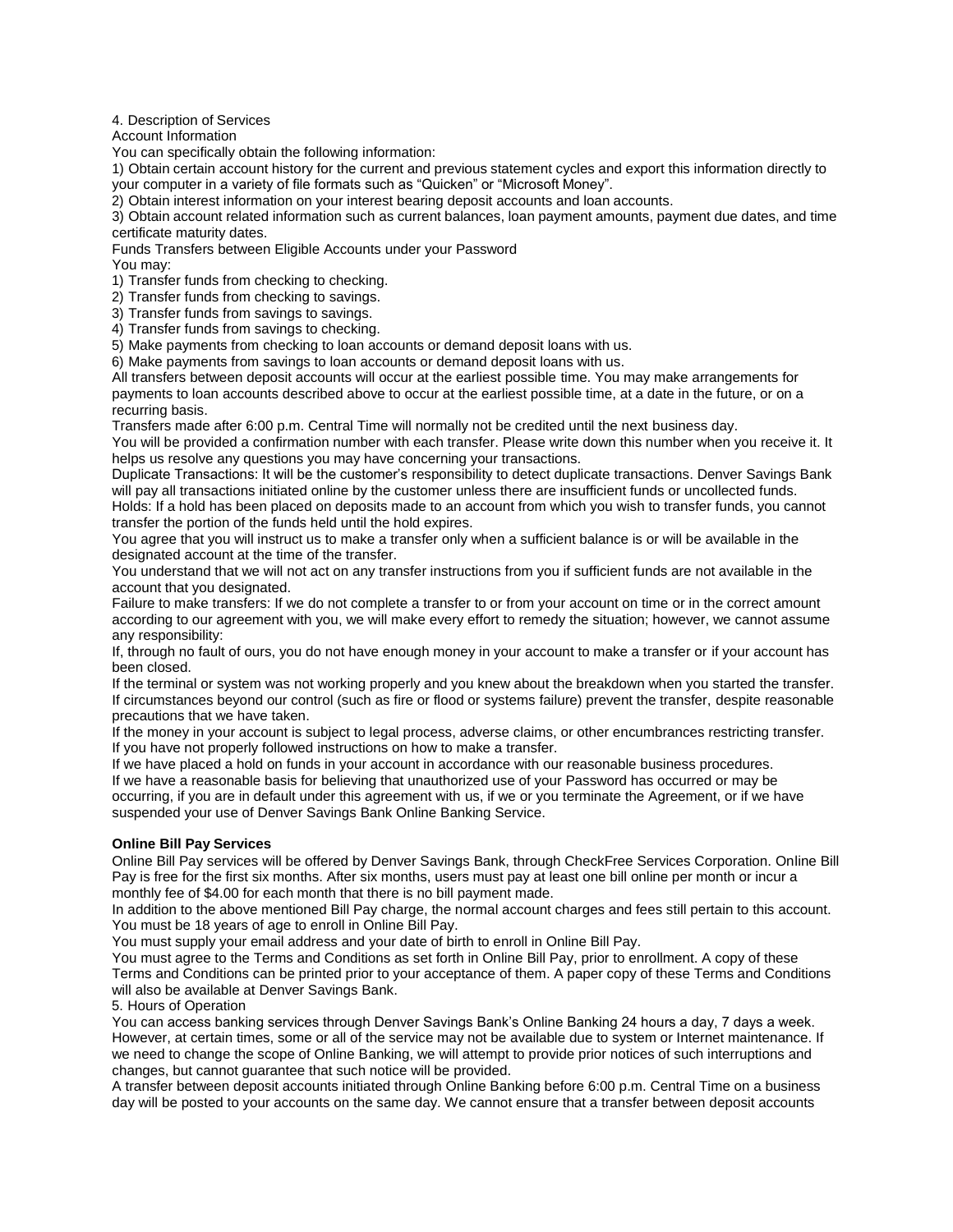after 6:00 p.m. Central Time on a business day will be posted to your account on the same day. Transfers initiated on a Saturday, Sunday, or a federal holiday, will be posted on the next business day. Credits to loan accounts initiated through Denver Savings Bank's Online Banking may take up to two business days to post.

6. Electronic messaging

Sending electronic messages to us through Denver Savings Bank's web site allows you to contact us with questions and the Bank to contact you with notices and disclosures. However, e-mail is neither secure (encrypted) nor available after you log-on to Online Banking. THEREFORE, WE ASK THAT YOU NOT USE E-MAIL TO INITIATE BANKING TRANSACTIONS.

You agree that we may send you or make available to you notices, disclosures, and other information required under the Electronic Funds Transfer Act and Regulation E of the Federal Reserve Board. If you have given us an e-mail address or postal address, we are entitled to rely on that address and assume that messages sent to that address are received by you until you give us notice in writing or by e-mail that the address is no longer valid. If we send you a notice or disclosure electronically, and you wish to download or print it and are unable to do so, contact us at the mailing address or telephone number in the Error Notice section of this Agreement or send us an e-mail and we will provide you with a copy on paper.

## 7. Limitation of Liability Relating to Online Banking

Except as otherwise provided in this Agreement or otherwise expressly provided by applicable law or regulation, you agree that neither we nor any party that provides Internet access or provides equipment used to access the Online Banking Services or any agent, independent contractor, or subcontractor of any of the foregoing will be liable for any loss, injury, or damage including without limitation, direct, indirect, incidental, special, consequential, or punitive damages, whether under a contract, tort or any theory of liability, arising in any way of the installation, use, or maintenance of Online Banking Services, or of the Internet access provider used to access the available Online Banking Services including, without limitation any loss, injury, or damage relating to any failure of performance, error, omission, interruption, defect, delay in operation or transmission, computer virus, line failure or unauthorized interception or access to your communications with us, even if we or the Service Providers are aware of the possibility of such event.

### 8. Periodic Statements

You will receive a monthly account statement from us for your checking and money market deposit accounts. You will receive a monthly account statement from us for your savings accounts that have the same account number as your checking account. In any case, you will receive a savings statement at least quarterly.

#### 9. Preauthorized Payments

If you have told us in advance to make regular payments out of your account, you can stop any of these payments using the following methods:

Call Customer Service at (319) 984-5635 or write us at Denver Savings Bank, PO Box 381, Denver, IA 50622, in time for us to receive your request five (5) business days or more before the payment is scheduled to be made. If you call, we may require you to put your request in writing and get it to us within fourteen (14) days after you call. 10. Confidentiality

We will disclose information to third parties about your account or the transfers you make: (1) Where it is necessary for completing transfers; (2) In order to verify the existence and condition of your account for third parties, such as a credit bureau or merchant; (3) In order to comply with laws, government agency rules or orders, court orders, subpoenas, or other legal process, or in order to give information to any governmental agency or official having legal authority to request such information; or, (4) If you give us written permission. See also the Denver Savings Bank Privacy Policy.

#### 11. Authorization to Obtain Information

You agree that we may obtain and review your credit report from a credit bureau or similar entity. You also agree that we may obtain information regarding your Payee Accounts, if applicable, in order to facilitate proper handling and crediting of your payments.

#### 12. Unauthorized Access

Tell us AT ONCE if you believe your PIN or Password has been lost or stolen. Prompt notification is the best way of keeping your possible losses down. You could lose all the money in your account. If you tell us within two (2) business days, you can lose no more than \$50. If you do NOT tell us within two (2) business days after you learn of the loss or theft of your PIN or Password, and we can prove we could have stopped someone from using your PIN or Password without your permission if you had told us, you could lose as much as \$500. Also, if your statement shows transfers that you did not make, tell us AT ONCE. If you do not tell us within 60 days after the statement was mailed to you, you may not get back any money you lost after the 60 days if we can prove that we could have prevented someone from taking the money if you had told us in time. If you believe your PIN or Password has been lost or stolen, or that someone has transferred or may transfer money from your account without your permission, call Customer Service at (319) 984-5635 during normal business hours listed in this Agreement. WE CANNOT ACCEPT NOTIFICATION OF LOST OR STOLEN PINS OR PASSWORDS OR UNAUTHORIZED TRANSFERS VIA E-MAIL. 13. Error Resolution

In case of errors or questions about your electronic transfers, call or write us at the telephone number or address listed below as soon as you can if you think your statement or receipt is wrong, or if you need more information about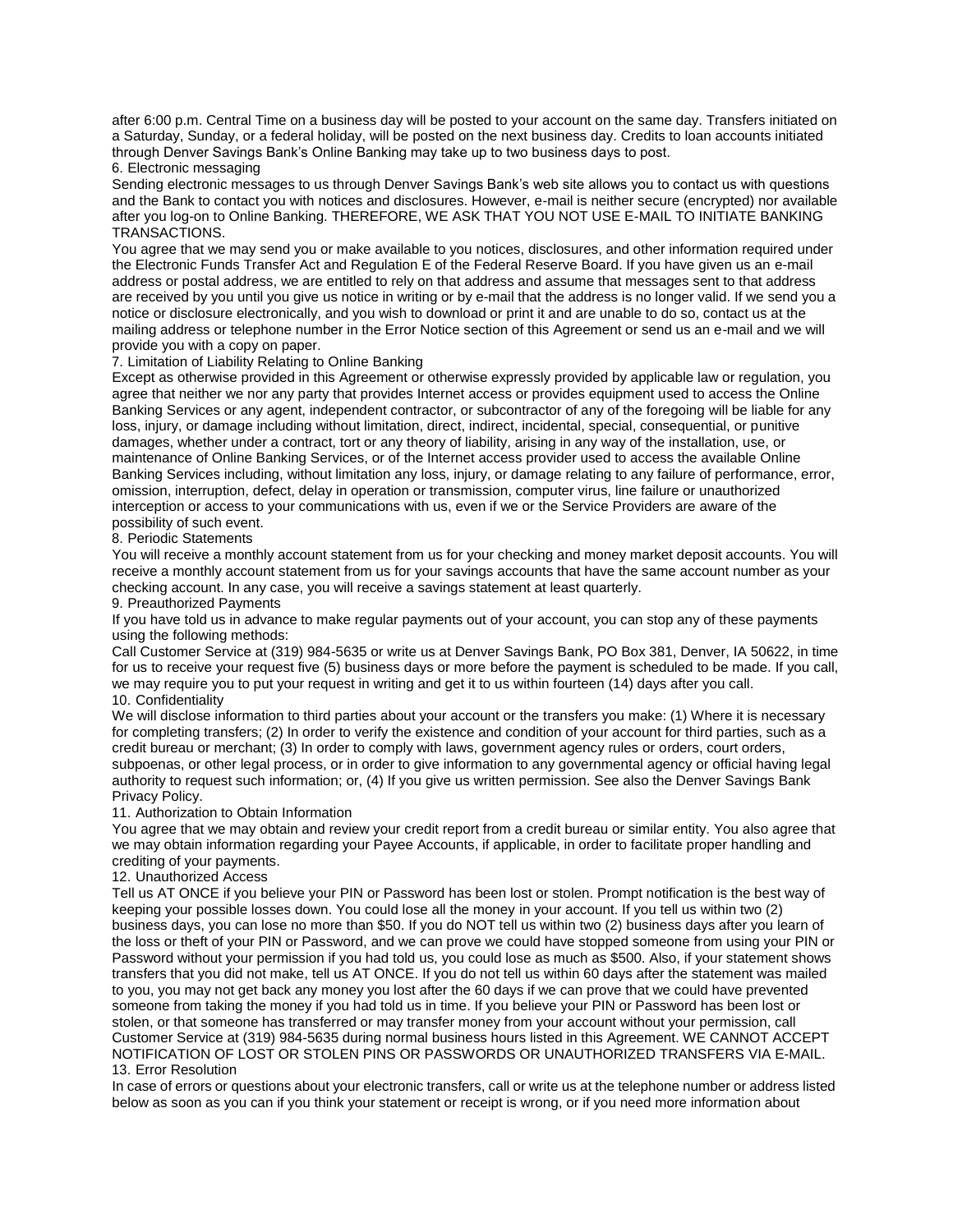a transfer listed on the statement or receipt. We must hear from you no later than 60 days after we sent the FIRST statement on which the problem or error appeared.

1. Tell us your name and account number (if any)

2. Describe the error of the transfer you are unsure about and explain as clearly as you can why you believe it is an error or why you need more information.

3. Tell us the dollar amount of the suspected error.

If you tell us verbally, we may require that you send us your complaint in writing within 10 business days following the date you notified us. We will determine whether an error occurred within 10 business days (5 business for ATM/Debit Card point-of-sale transactions and 20 business days if the transfer involved a new account) after we hear from you and will correct any error promptly. If we need more time, however, we may take up to 45 days (90 days if the transfer involved a new account, a point-of-sale transaction, or a foreign-initiated transfer) to investigate your complaint or question. If we decide to do this, we will credit your account within 10 business days (5 business days for ATM/Debit Card point-of-sale transactions and 20 business days if the transfer involved a new account) for the amount you think is in error, so that you will have the use of the money during the time it takes us to complete our investigation. If we ask you to put your complaint or question in writing, and we do not receive it within 10 business days, we may not credit your account. Your account is considered a new account for the first 30 days after the first deposit is made, unless each of you already has an established account with us before this account is opened. We will tell you the results within 3 business days after completing our investigation. If we decide that there was no error, we will send you a written explanation. You may ask for copies of the documents that we used in ourinvestigation. Denver Savings Bank

121 S. State St., PO Box 381

Denver, IA 50622

Telephone: (319) 984-5635

Fax: (319) 984-6123

Business Days: Monday through Friday (excluding federal holidays)

14. Termination

This agreement continues in full force and effect until terminated. You may terminate this Agreement and your use of Online Banking Services at any time by calling Customer Service at (319) 984-5635 or by sending a written termination notice to Denver Savings Bank, 121 S. State St., PO Box 381, Denver, IA 50622. Your termination notice will be confirmed by mail. You authorize us to complete fund transfers until we have had a reasonable opportunity to act upon your termination notice.

We may terminate this Agreement and your use of the Online Banking Services at any time without cause or prior notice. This Agreement and your use of Online Banking will be terminated automatically if your Eligible Account(s) are closed or access to you Eligible Account(s) is restricted for any reason. This Agreement and your use of Online Banking may be terminated at any time without prior notice due to insufficient funds in one of your Eligible Accounts. After termination on such basis, you may again enroll once sufficient funds are available in your Eligible Accounts to cover any fees and other pending transfers or debits. We reserve the right to temporarily suspend Online Banking in situations deemed appropriate by us, in our sole and absolute discretion, including when we believe a breach of system security has occurred or is being attempted. We may consider repeated incorrect attempts to enter your PIN or Password as an indication of attempted security breach. Termination of the Online Banking Service does not affect your obligations under the Agreement with respect to occurrences before termination.

15. Changes to Charges, Fees or Other Terms

We reserve the right to change the charges, fees or other terms described in this Online Internet Banking Agreement. When changes are made to any fees, charges, or other material terms, we will electronically update this Online Banking Agreement or send an e-message notice to you at the address shown on our records at least thirty (30) days in advance of the effective date of any additional fees for online transactions, or of any stricter limits on the type, amount, or frequency of transaction or any increase in your responsibility for unauthorized transactions, unless an immediate change is necessary to maintain the security of the system. If such a change is made, and it can be disclosed without jeopardizing the security of the system, we will provide you with electronic or written notice within thirty (30) days before the change. As always, you may choose to accept or decline changes by continuing or discontinuing the accounts or services to which these changes relate. We also reserve the option, in our business judgment, to waive, reduce, or reverse charges or fees in individual situations. The applicable Account Disclosure Statement governs changes to fees applicable to specific accounts.

## 16. Security Procedures

By accessing Online Banking, you hereby acknowledge that you will be entering a protected web site owned by Denver Savings Bank, which may be used only for authorized purposes. The Bank may monitor and audit usage of the System and all persons are hereby notified that use of the Services constitutes consent to such monitoring and auditing. Unauthorized attempts to up-load information and/or change information on these web sites are strictly prohibited and are subject to prosecution under the Computer Fraud and Abuse Act of 1986.

17. Online Banking e-Sign Consent and Disclosure

This disclosure documents your consent to conduct transactions electronically and to electronically receive disclosures and notices relative to the Online Banking services. The disclosure also describes your rights relative to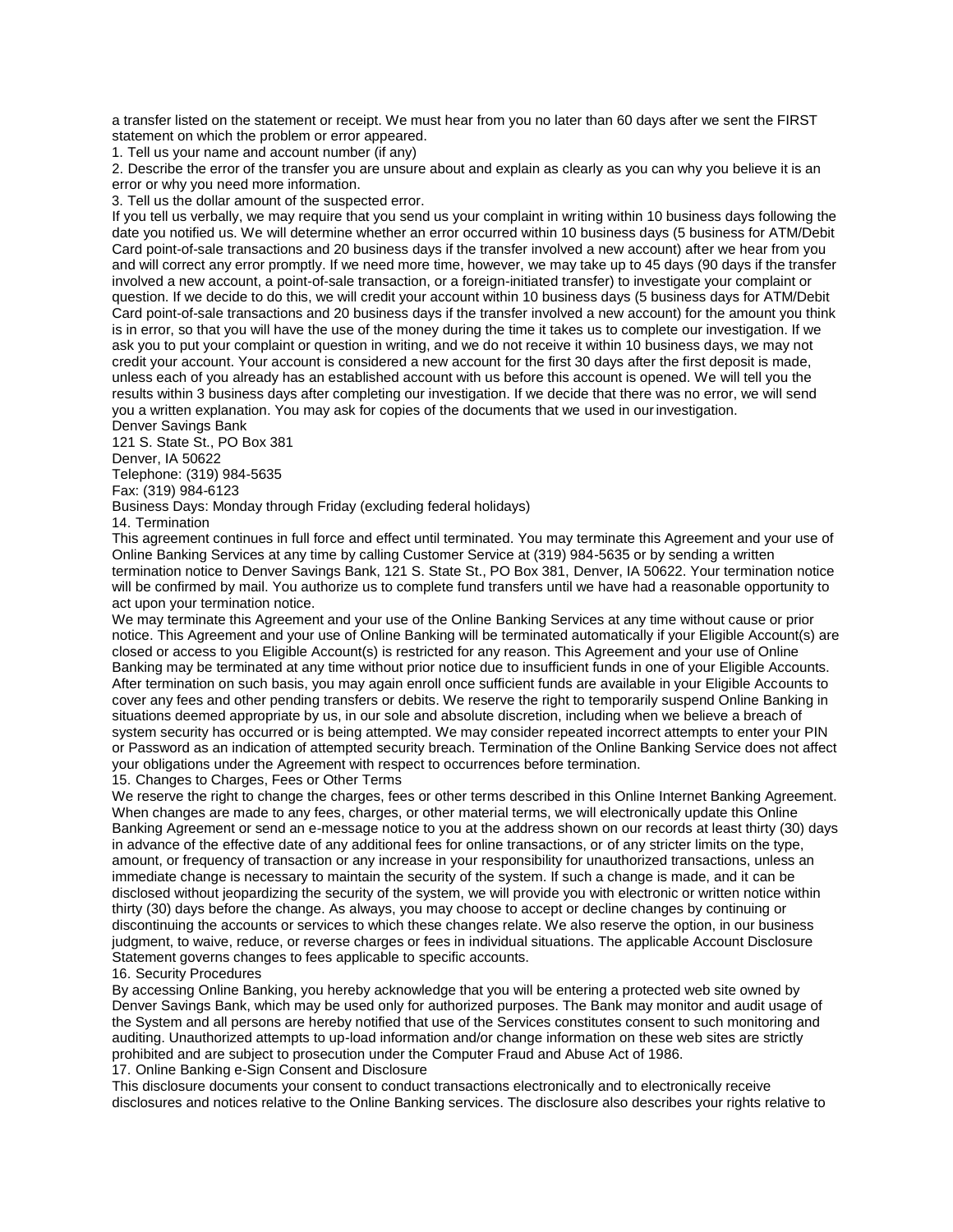conducting transactions electronically and to retain a copy of this disclosure and all the disclosures and notices, as well as the consequences of withdrawing your consent. We recommend you print and retain a copy of this disclosure and all the disclosures and the agreements related to this transaction. Once you consent, you will be able to access and accept the Online Banking Agreement and complete the Online Banking enrollment process. If you do not consent, you will not be able to enroll for Online Banking services online.

You understand, prior to consenting, that:

This Online Banking E-sign Act Consent and Disclosure applies to your consent to and your request for the electronic delivery of all Communications for and in relation to the accounts, products and services offered and/or accessible through Denver Savings Bank's Online Banking system, including but not limited to Online Banking, the e-Statement Service, Bill Pay Service, and Mobile Remote Deposit Capture Service, as well as access to those online services via our Mobile Banking application ("App");

Unless you consent, you have the right to receive all required disclosure in paper or non-electronic form; Even after consent, if you want to receive a paper copy of the disclosure in addition to the electronic disclosure you can obtain one free of charge by calling us or writing us at the number or address listed below;

You can withdraw your consent at any time by calling or writing us at the number or address listed below. However, such a withdrawal of consent will result in not being eligible for said electronic account and by withdrawing your consent, you may be subject to fees and termination of other free services offered in conjunction with your enrollment in electronic account statements, notices and disclosures, as outlined in Denver Savings Bank's Account Fee Schedule or Account Disclosure;

By consenting to conduct transactions and receive disclosures and notices electronically, you agree to provide us with the information (such as a current email address) needed to communicate with you electronically and update us as to any changes in such information by calling or writing us at the number or address listed below; and

Your consent to electronically receive disclosures and notices does not automatically enroll you in e-Statements. You must complete a separate enrollment process to stop receiving the U.S. Mail paper account statements and any other types of communications we may include in e-Statements.

We reserve the right to provide any disclosure or notices in writing, rather than electronically. Except as otherwise provided by law or in other agreements, you can give us all notices regarding your deposit accounts or your periodic statements, except for stop payment orders, by e-mail using our then current email address, regardless of anything in this agreement to the contrary; however, we reserve the right to have any notices confirmed in writing upon our request.

Hardware and Software Requirements

Please ensure you are using the latest version of your web browser to receive the keep electronic disclosures and notices and to get through the enrollment process.

## **Denver Savings Bank Alerts Terms and Conditions Effective 03/09/2020**

Alerts. Your enrollment in Denver Savings Bank Online Banking and/or Mobile Banking (the "Service") includes enrollment to receive transaction alerts and notifications ("Alerts"). Alerts are electronic notices from us that contain transactional information about your Denver Savings Bank account(s). Alerts are provided within the following categories:

- Mandatory Alerts provide you with important account notifications, such as information about changes to your Online Banking password, PIN, or login information. You do not have the option to suppress these Mandatory Alerts.
- Account Alerts provide you with notification of important account activities or when certain changes are made to your Service accounts, such as scheduled payments made, scheduled payments cancelled and mobile deposits. These Alerts are automatically activated for you. Although you may suppress these Account Alerts, we strongly recommend that you do not do so because they provide important information related to your Service accounts.
- Additional Alerts must be activated by you to be enabled. These Additional Alerts can be accessed from the Manage Alerts menu within Denver Savings Bank Online Banking and Manage Alerts menu within Denver Savings Bank Mobile Banking.

Account Alerts and Additional Alerts must be managed and/or added online through the Service. You cannot maintain all Alerts though your mobile device. We may add new Alerts from time to time, or cancel old Alerts. We usually notify you when we cancel Alerts, but are not obligated to do so. Denver Savings Bank reserves the right to terminate its Alerts service at any time without prior notice to you.

1. Methods of Delivery. We may provide Alerts through one or more channels ("EndPoints"): (a) a mobile device, by text message, (b) a mobile device, by push notification; (c) an email account, by an e-mail message; or (d) your Denver Savings Bank Online Banking message in-box, by an e-mail message. You agree to receive Alerts through these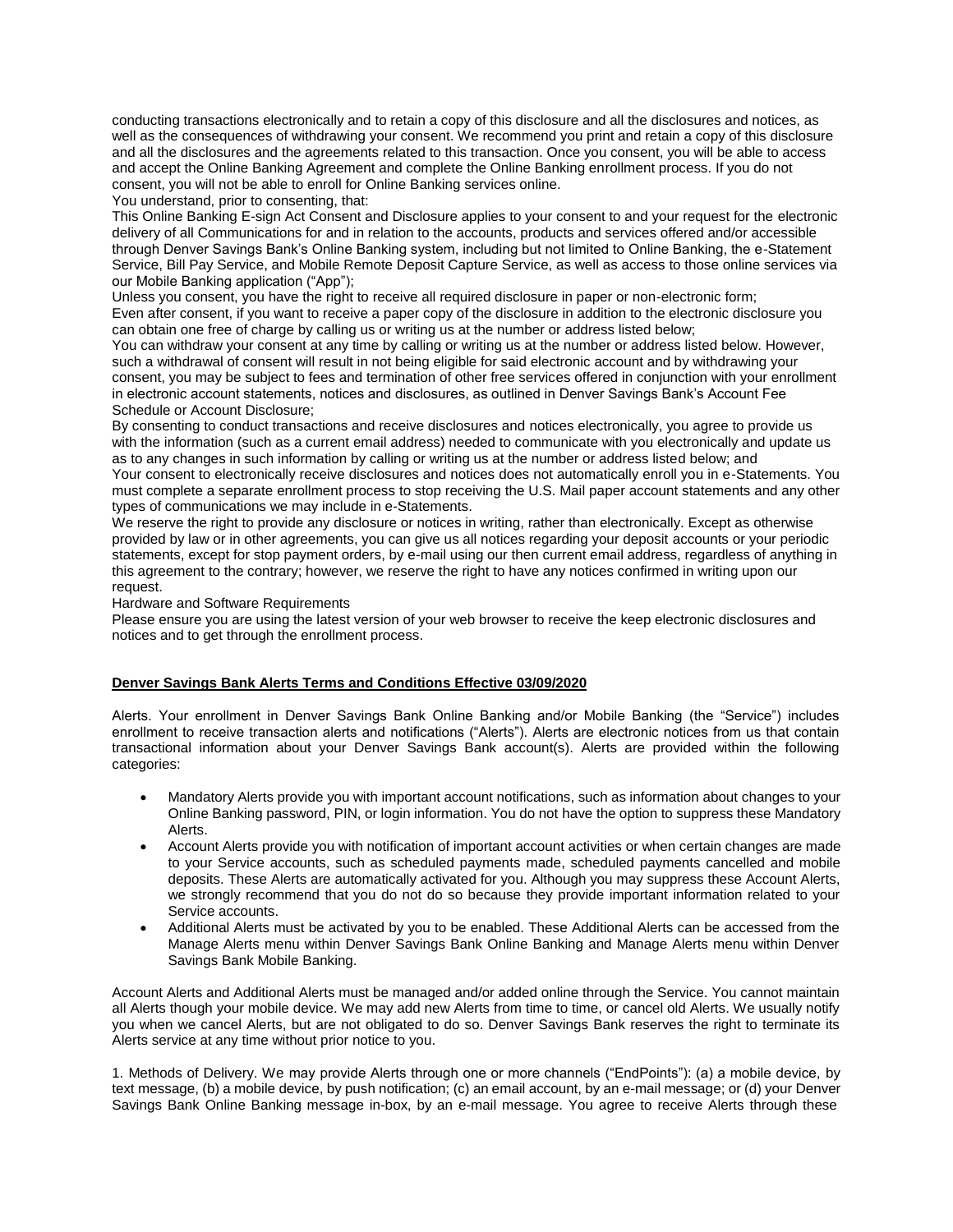EndPoints, and it is your responsibility to determine that each of the service providers for the EndPoints described in (a) through (c) above supports the email, push notification, and text message Alerts provided through the Alerts service. Please be advised that text or data charges or rates may be imposed by your EndPoint service provider. Alert frequency varies by account and preferences. You agree to provide us a valid mobile phone number or email address so that we may send you Alerts. If your email address or your mobile device's number changes, you are responsible for informing us of that change. Your Alerts will be updated to reflect the changes that you communicate to us with regard to your primary and secondary email addresses or mobile device number.

2. Alerts via Text Message. To stop Alerts via text message, text "STOP" to 99588 at anytime. Alerts sent to your primary email address will be unaffected by this action. To restore Alerts on your mobile phone, just visit the Alerts tab in Denver Savings Bank Online Banking and click the box next to your mobile number for the Alerts you'd like to receive again. For help with SMS text alerts, text "HELP" to 99588. In case of questions please contact customer service at 319-984-5635. Our participating carriers include (but are not limited to) AT&T, SprintPCS, T-Mobile®, U.S. Cellular®, Verizon Wireless, MetroPCS.

3. Limitations. Denver Savings Bank provides Alerts as a convenience to you for information purposes only. An Alert does not constitute a bank record for the deposit or credit account to which it pertains. We strive to provide Alerts in a timely manner with accurate information. However, you acknowledge and agree that your receipt of any Alerts may be delayed or prevented by factor(s) affecting your mobile phone service provider, internet service provider(s) and other factors outside Denver Savings Bank's control. We neither guarantee the delivery nor the accuracy of the contents of each Alert. You agree to not hold Denver Savings Bank, its directors, officers, employees, agents, and service providers liable for losses or damages, including attorneys' fees, that may arise, directly or indirectly, in whole or in part, from (a) a non-delivery, delayed delivery, or the misdirected delivery of an Alert; (b) inaccurate or incomplete content in an Alert; or (c) your reliance on or use of the information provided in an Alert for any purpose.

4. Alert Information. As Alerts delivered via SMS, email and push notifications are not encrypted, we will never include your passcode or full account number. You acknowledge and agree that Alerts may not be encrypted and may include your name and some information about your accounts, and anyone with access to your Alerts will be able to view the contents of these messages.

# **TERMS OF ALL DATA and TRANSFER NOW SERVICE Last updated June 1, 2021**

# GENERAL TERMS FOR EACH SERVICE

**1. Introduction.** This Terms of Service document (hereinafter "Agreement") is a contract between you and Denver Savings Bank (hereinafter "we" or "us") in connection with each service that is described in the rest of this Agreement that applies to services you use from us, as applicable (each, a "Service") offered through our online banking site or mobile applications (the "Site"). The Agreement consists of these General Terms for Each Service (referred to as "General Terms"), and each set of Terms that follows after the General Terms that applies to the specific Service you are using from us. This Agreement applies to your use of the Service and the portion of the Site through which the Service is offered.

**2. Service Providers.** We are offering you the Service through one or more Service Providers that we have engaged to render some or all of the Service to you on our behalf. However, notwithstanding that we have engaged such a Service Provider to render some or all of the Service to you, we are the sole party liable to you for any payments or transfers conducted using the Service and we are solely responsible to you and any third party to the extent any liability attaches in connection with the Service. You agree that we have the right under this Agreement to delegate to Service Providers all of the rights and performance obligations that we have under this Agreement, and that the Service Providers will be third party beneficiaries of this Agreement and will be entitled to all the rights and protections that this Agreement provides to us. Service Provider and certain other capitalized terms are defined in a "Definitions" Section at the end of the General Terms. Other defined terms are also present at the end of each set of Terms that follow after the General Terms, as applicable.

**3. Amendments.** We may amend this Agreement and any applicable fees and charges for the Service at any time by posting a revised version on the Site. The revised version will be effective at the time it is posted unless a delayed effective date is expressly stated in the revision. Any use of the Service after a notice of change or after the posting of a revised version of this Agreement on the Site will constitute your agreement to such changes and revised versions. Further, we may, from time to time, revise, update, upgrade or enhance the Service and/or related applications or material, which may render all such prior versions obsolete. Consequently, we reserve the right to terminate this Agreement as to all such prior versions of the Service, and/or related applications and material, and limit access to only the Service's more recent revisions, updates, upgrades or enhancements.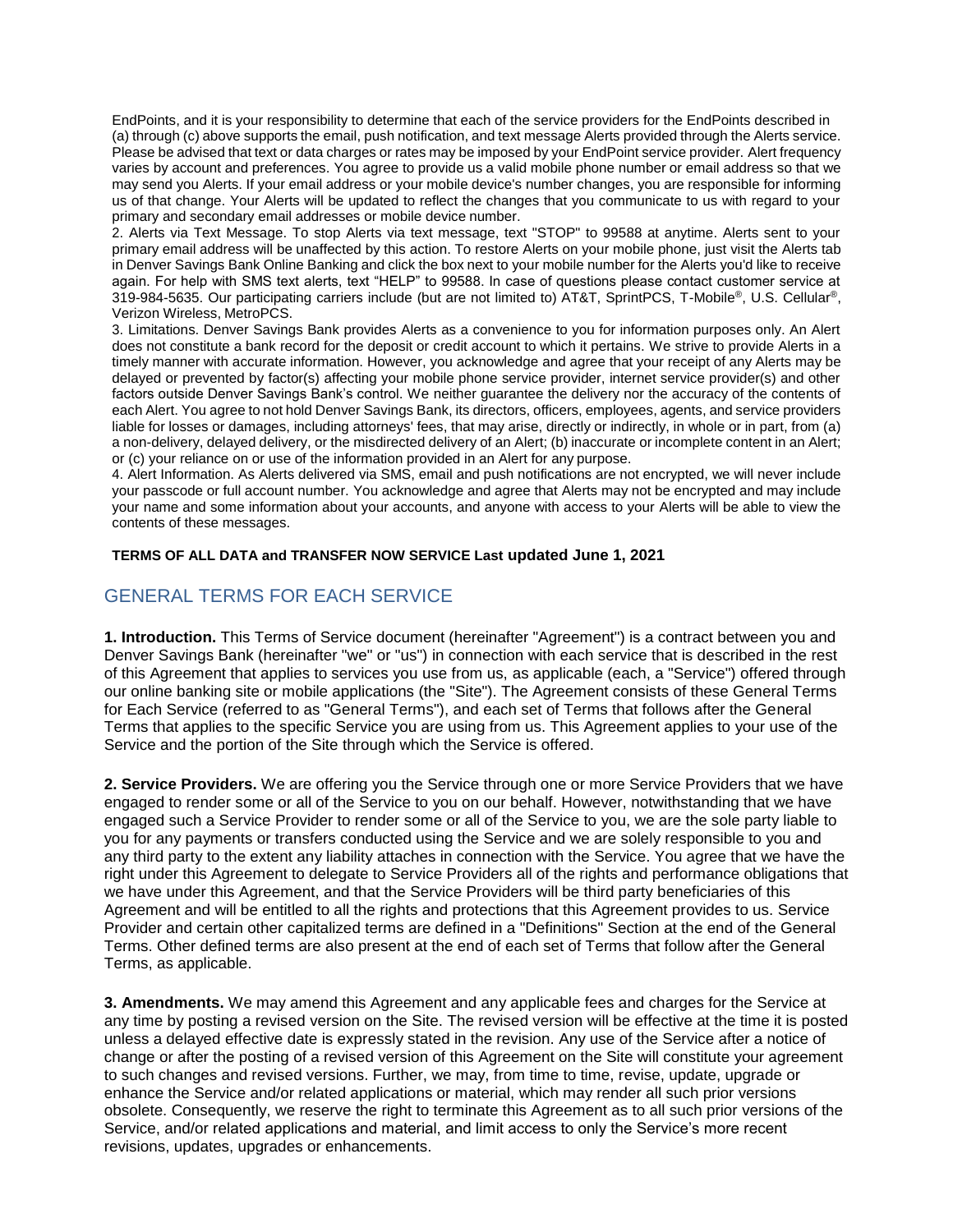**4. Our Relationship with You.** We are an independent contractor for all purposes, except that we act as your agent with respect to the custody of your funds for the Service. We do not have control of, or liability for, any products or services that are paid for with our Service. We also do not guarantee the identity of any user of the Service (including but not limited to recipients to whom you send payments).

**5. Assignment.** You may not transfer or assign any rights or obligations you have under this Agreement without our prior written consent, which we may withhold in our sole discretion. We reserve the right to transfer or assign this Agreement or any right or obligation under this Agreement at any time to any party. We may also assign or delegate certain of our rights and responsibilities under this Agreement to independent contractors or other third parties.

**6. Notices to Us Regarding the Service.** Except as otherwise stated below, notice to us concerning the Site or the Service must be sent by postal mail to: Denver Savings Bank, 121 S State St. Denver IA, 50662. We may also be reached at 319-984-5635 for questions and other purposes concerning the Service. We will act on your telephone calls as described below in Section 22 of the General Terms (Errors, Questions, and Complaints), but otherwise, such telephone calls will not constitute legal notices under this Agreement.

**7. Notices to You.** You agree that we may provide notice to you by posting it on the Site, sending you an inproduct message within the Service, emailing it to an email address that you have provided us, mailing it to any postal address that you have provided us, or by sending it as a text message to any mobile phone number that you have provided us, including but not limited to the mobile phone number that you have listed in your Service setup or customer profile. For example, users of the Service may receive certain notices (such as notices of processed Payment Instructions, alerts for validation and notices of receipt of payments) as text messages on their mobile phones. All notices by any of these methods shall be deemed received by you no later than twenty-four (24) hours after they are sent or posted, except for notice by postal mail, which shall be deemed received by you no later than three (3) Business Days after it is mailed. You may request a paper copy of any legally required disclosures and you may terminate your consent to receive required disclosures through electronic communications by contacting us as described in Section 6 of the General Terms above. We reserve the right to charge you a reasonable fee not to exceed twenty dollars (\$20.00) to respond to each such request. We reserve the right to terminate your use of the Service if you withdraw your consent to receive electronic communications.

**8. Text Messages, Calls and/or Emails to You.** By providing us with a telephone number (including a wireless/cellular, mobile telephone number and/or email address), you consent to receiving calls from us and our Service Providers at that number INCLUDING THOSE MADE BY USE OF AN AUTOMATIC TELEPHONE DIALING SYSTEM ("ATDS"), and/or emails from us for our everyday business purposes (including identity verification). You acknowledge and agree that such telephone calls include, but are not limited to, live telephone calls, prerecorded or artificial voice message calls, text messages, and calls made by an ATDS from us or our affiliates and agents. Please review our Privacy Policy for more information.

**9. Receipts and Transaction History.** You may view your transaction history by logging into the Service and looking at your transaction history. You agree to review your transactions by this method instead of receiving receipts by mail.

**10. Your Privacy.** Protecting your privacy is very important to us. Please review our Privacy Policy in order to better understand our commitment to maintaining your privacy, as well as our use and disclosure of your information.

**11. Privacy of Others.** If you receive information about another person through the Service, you agree to keep the information confidential and only use it in connection with the Service.

**12. Eligibility.** The Service is offered only to individual residents of the United States who can form legally binding contracts under applicable law. Without limiting the foregoing, the Service is not offered to minors unless the minor is using an Eligible Transaction Account in the name of the minor with a parent or guardian as a co-signor or guarantor. By using the Service, you represent that you meet these requirements and that you agree to be bound by this Agreement.

**13. Prohibited Payments.** The following types of payments are prohibited through the Service, and we have the right but not the obligation to monitor for, block, cancel and/or reverse such payments: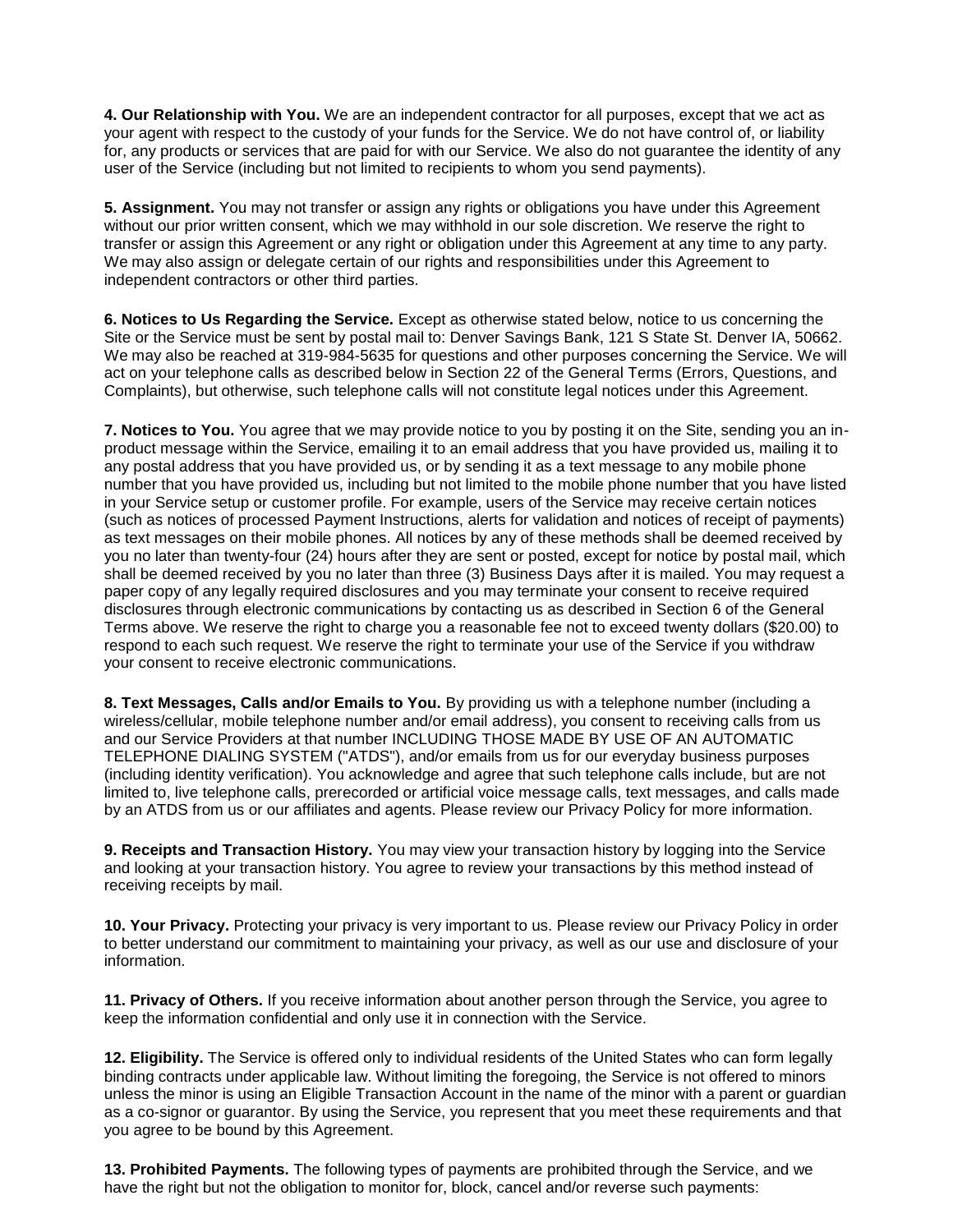- a. Payments to or from persons or entities located in prohibited territories (including any territory outside of the United States); and
- b. Payments that violate any law, statute, ordinance or regulation; and
- c. Payments that violate the Acceptable Use terms in Section 14 of the General Terms below; and
- d. Payments related to: (1) tobacco products, (2) prescription drugs and devices; (3) narcotics, steroids, controlled substances or other products that present a risk to consumer safety; (4) drug paraphernalia; (5) ammunition, firearms, or firearm parts or related accessories; (6) weapons or knives regulated under applicable law; (7) goods or services that encourage, promote, facilitate or instruct others to engage in illegal activity; (8) goods or services that are sexually oriented; (9) goods or services that promote hate, violence, racial intolerance, or the financial exploitation of a crime; (10) goods or services that defame, abuse, harass or threaten others; (11) goods or services that include any language or images that are bigoted, hateful, racially offensive, vulgar, obscene, indecent or discourteous; (12) goods or services that advertise, sell to, or solicit others; or (13) goods or services that infringe or violate any copyright, trademark, right of publicity or privacy, or any other proprietary right under the laws of any jurisdiction; and
- e. Payments related to gambling, gaming and/or any other activity with an entry fee and a prize, including, but not limited to, casino games, sports betting, horse or dog racing, lottery tickets, other ventures that facilitate gambling, games of skill (whether or not it is legally defined as a lottery) and sweepstakes; and
- f. Payments relating to transactions that (1) support pyramid or ponzi schemes, matrix programs, other "get rich quick" schemes or multi-level marketing programs, (2) are associated with purchases of real property, equities, annuities or lottery contracts, lay-away systems, off-shore banking or transactions to finance or refinance debts funded by a credit card, (3) are for the sale of items before the seller has control or possession of the item, (4) constitute money-laundering or terrorist financing, (5) are associated with the following "money service business" activities: the sale of traveler's checks or money orders, currency dealers or exchanges (including digital currencies such as bitcoin), or check cashing, or (6) provide credit repair or debt settlement services; and
- g. Tax payments and court ordered payments.

Except as required by applicable law, in no event shall we or our Service Providers be liable for any claims or damages resulting from your scheduling of prohibited payments. We encourage you to provide notice to us by the methods described in Section 6 of the General Terms above of any violations of the General Terms or the Agreement generally.

**14. Acceptable Use.** You agree that you are independently responsible for complying with all applicable laws in all of your activities related to your use of the Service, regardless of the purpose of the use, and for all communications you send through the Service. We and our Service Providers have the right but not the obligation to monitor and remove communications content that we find in our sole discretion to be objectionable in any way. In addition, you are prohibited from using the Service for communications or activities that: (a) violate any law, statute, ordinance or regulation; (b) promote hate, violence, racial intolerance, or the financial exploitation of a crime; (c) defame, abuse, harass or threaten others; (d) include any language or images that are bigoted, hateful, racially offensive, vulgar, obscene, indecent or discourteous; (e) infringe or violate any copyright, trademark, right of publicity or privacy or any other proprietary right under the laws of any jurisdiction; (f) impose an unreasonable or disproportionately large load on our infrastructure; (g) facilitate any viruses, trojan horses, worms or other computer programming routines that may damage, detrimentally interfere with, surreptitiously intercept or expropriate any system, data or information; (h) constitute use of any robot, spider, other automatic device, or manual process to monitor or copy the Service or the portion of the Site through which the Service is offered without our prior written permission; (i) constitute use of any device, software or routine to bypass technology protecting the Site or Service, or interfere or attempt to interfere, with the Site or the Service; or (j) may cause us or our Service Providers to lose any of the services from our internet service providers, payment processors, or other vendors. We encourage you to provide notice to us by the methods described in Section 6 of the General Terms above of any violations of the General Terms or the Agreement generally.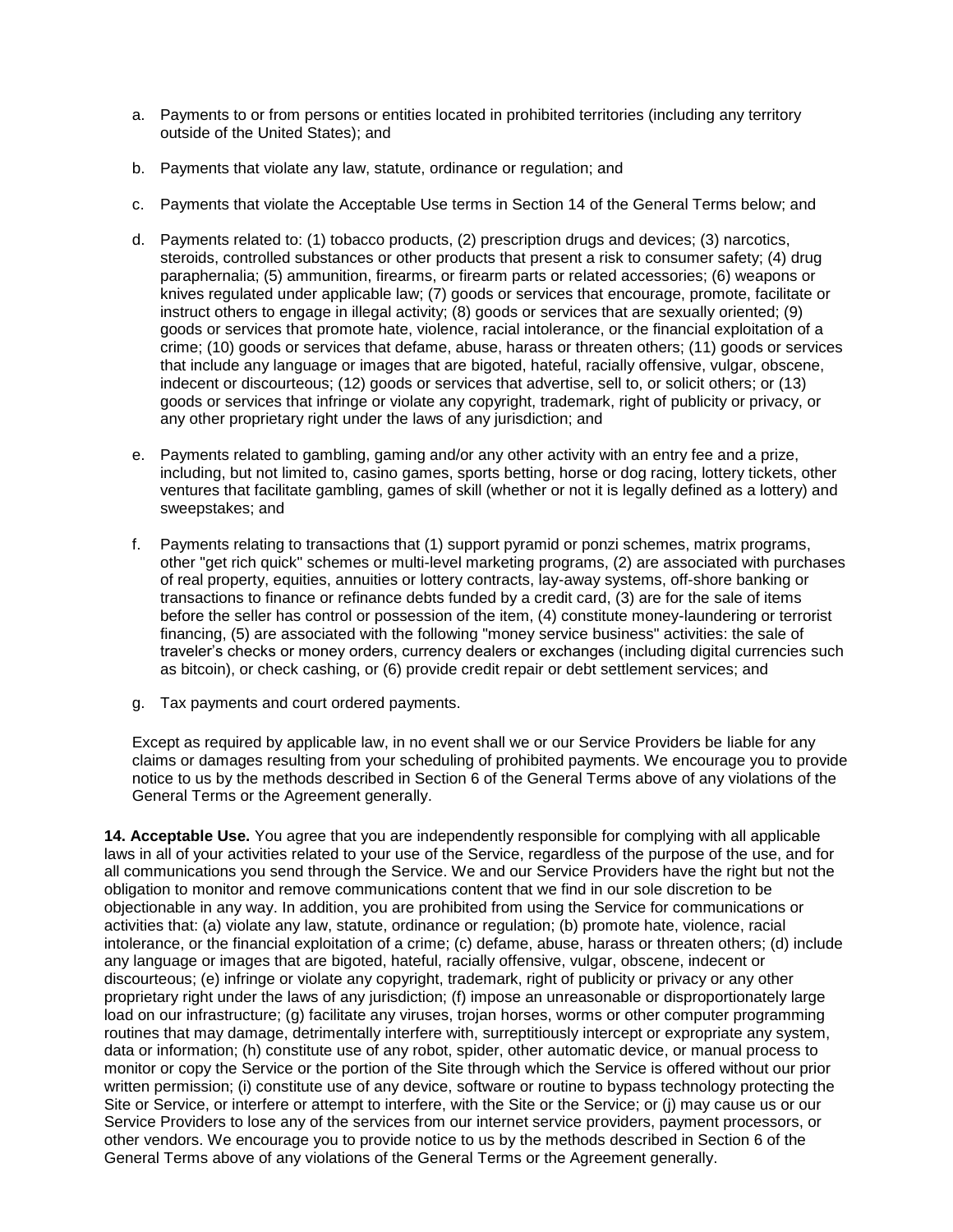**15. Payment Methods and Amounts.** There are limits on the amount of money you can send or receive through our Service. Your limits may be adjusted from time-to-time in our sole discretion. For certain Services, you may have the ability to log in to the Site to view your individual transaction limits. We or our Service Provider also reserve the right to select the method in which to remit funds on your behalf through the Service, and in the event that your Eligible Transaction Account is closed or otherwise unavailable to us the method to return funds to you. These payment methods may include, but may not be limited to, an electronic debit, a paper check drawn on the account of our Service Provider, or draft check drawn against your account.

**16. Your Liability for Unauthorized Transfers.** Immediately following your discovery of an unauthorized Payment Instruction, you shall communicate with customer care for the Service in the manner set forth in Section 6 of the General Terms above. You acknowledge and agree that time is of the essence in such situations. If you tell us within two (2) Business Days after you discover your password or other means to access your account through which you access the Service has been lost or stolen, your liability is no more than \$50.00 should someone access your account without your permission. If you do not tell us within two (2) Business Days after you learn of such loss or theft, and we can prove that we could have prevented the unauthorized use of your password or other means to access your account if you had told us, you could be liable for as much as \$500.00. If your monthly financial institution statement contains payments that you did not authorize, you must tell us at once. If you do not tell us within sixty (60) days after the statement was sent to you, you may lose any amount transferred without your authorization after the sixty (60) days if we can prove that we could have stopped someone from taking the money had you told us in time. If a good reason (such as a long trip or a hospital stay) prevented you from telling us, we will extend the time periods specified above to a reasonable period.

**17. Taxes.** It is your responsibility to determine what, if any, taxes apply to the transactions you make or receive, and it is your responsibility to collect, report and remit the correct tax to the appropriate tax authority. We are not responsible for determining whether taxes apply to your transaction, or for collecting, reporting or remitting any taxes arising from any transaction.

**18. Failed or Returned Payment Instructions.** In using the Service, you are requesting that we or our Service Provider attempt to make payments for you from your Eligible Transaction Account. If the Payment Instruction cannot be completed for any reason associated with your Eligible Transaction Account (for example, there are insufficient funds in your Eligible Transaction Account, or the Payment Instruction would exceed the credit or overdraft protection limit of your Eligible Transaction Account, to cover the payment), the Payment Instruction may or may not be completed. In certain circumstances, our Service Provider may either advance funds drawn on their corporate account or via an electronic debit, and in such circumstances will attempt to debit the Eligible Transaction Account a second time to complete the Payment Instruction. In some instances, you will receive a return notice from us or our Service Provider. In each such case, you agree that:

a. You will reimburse our Service Provider immediately upon demand the amount of the Payment Instruction if the payment has been delivered but there are insufficient funds in, or insufficient overdraft credits associated with, your Eligible Transaction Account to allow the debit processing to be completed;

b. You may be assessed a late fee equal to one and a half percent (1.5%) of any unpaid amounts plus costs of collection by our Service Provider or their third-party contractor if the Payment Instruction cannot be debited because you have insufficient funds in your Eligible Transaction Account, or the transaction would exceed the credit or overdraft protection limit of your Eligible Transaction Account, to cover the payment, or if the funds cannot otherwise be collected from you. The aforesaid amounts will be charged in addition to any NSF charges that may be assessed by us, as set forth in your fee schedule from us (including as disclosed on the Site) or your account agreement with us. You hereby authorize us and our Service Provider to deduct all of these amounts from your designated Eligible Transaction Account, including by ACH debit;

c. Service Provider is authorized to report the facts concerning the return to any credit reporting agency.

**19. Address or Banking Changes.** It is your sole responsibility and you agree to ensure that the contact information in your user profile is current and accurate. This includes, but is not limited to, name, physical address, phone numbers and email addresses. Depending on the Service, changes may be able to be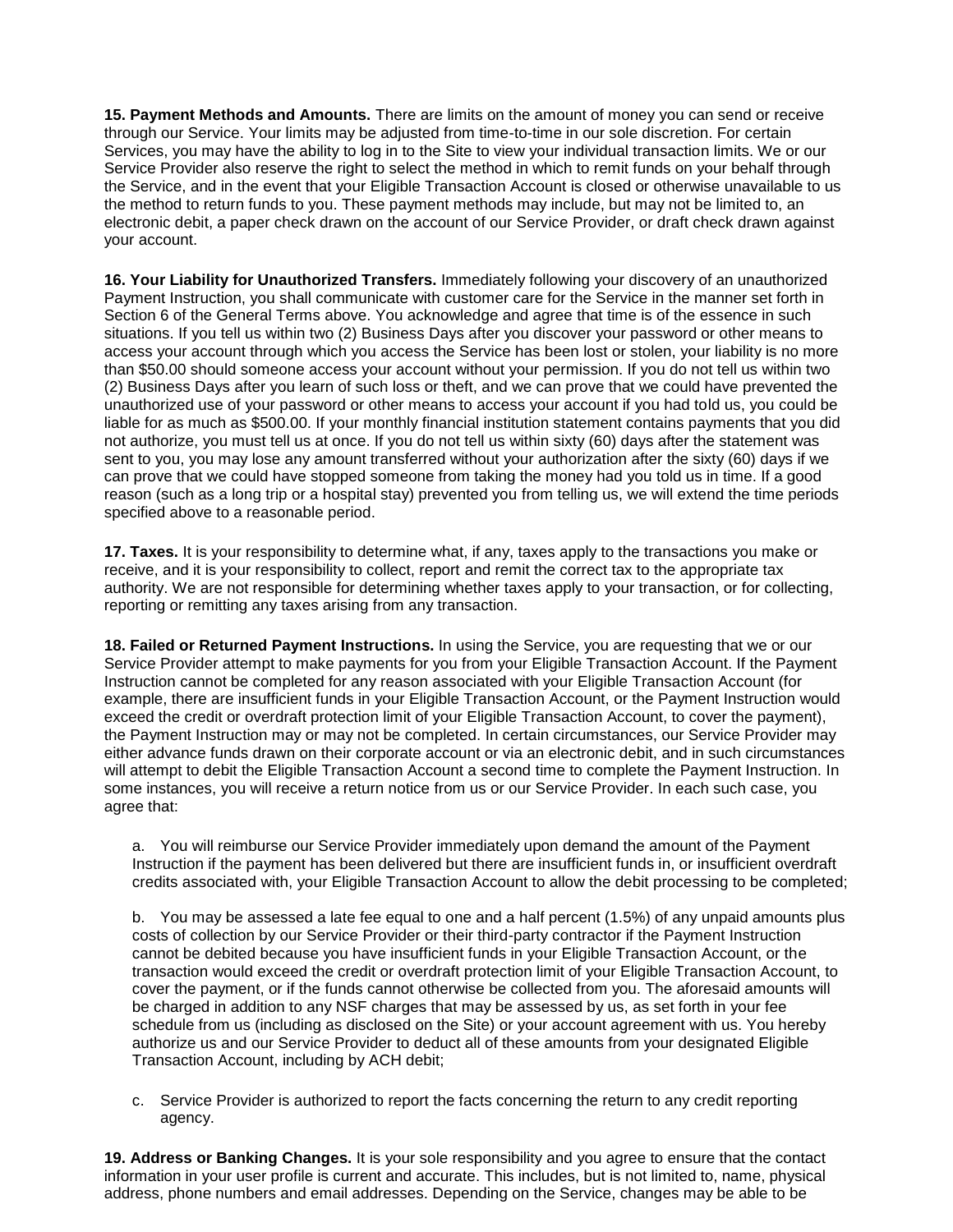made within the user interface of the Service or by contacting customer care for the Service as set forth in Section 6 of the General Terms above. We are not responsible for any payment processing errors or fees incurred if you do not provide accurate Eligible Transaction Account, Payment Instructions or contact information.

**20. Information Authorization.** Your enrollment in the applicable Service may not be fulfilled if we cannot verify your identity or other necessary information. Through your enrollment in or use of each Service, you agree that we reserve the right to request a review of your credit rating at our own expense through an authorized bureau. In addition, and in accordance with our Privacy Policy, you agree that we reserve the right to obtain personal information about you, including without limitation, financial information and transaction history regarding your Eligible Transaction Account. You further understand and agree that we reserve the right to use personal information about you for our and our Service Providers' everyday business purposes, such as to maintain your ability to access the Service, to authenticate you when you log in, to send you information about the Service, to perform fraud screening, to verify your identity, to determine your transaction limits, to perform collections, to comply with laws, regulations, court orders and lawful instructions from government agencies, to protect the personal safety of subscribers or the public, to defend claims, to resolve disputes, to troubleshoot problems, to enforce this Agreement, to protect our rights and property, and to customize, measure, and improve the Service and the content and layout of the Site. Additionally, we and our Service Providers may use your information for risk management purposes and may use, store and disclose your information acquired in connection with this Agreement as permitted by law, including (without limitation) any use to effect, administer or enforce a transaction or to protect against or prevent actual or potential fraud, unauthorized transactions, claims or other liability. We and our Service Providers shall have the right to retain such data even after termination or expiration of this Agreement for risk management, regulatory compliance, or audit reasons, and as permitted by applicable law for everyday business purposes. In addition, we and our Service Providers may use, store and disclose such information acquired in connection with the Service in statistical form for pattern recognition, modeling, enhancement and improvement, system analysis and to analyze the performance of the Service. The following provisions in this Section apply to certain Services:

- a. **Mobile Subscriber Information.** You authorize your wireless carrier to disclose information about your account, such as subscriber status, payment method and device details, if available, to support identity verification, fraud avoidance and other uses in support of transactions for the duration of your business relationship with us. This information may also be shared with other companies to support your transactions with us and for identity verification and fraud avoidance purposes.
- b. **Device Data.** We may share certain personal information and device-identifying technical data about you and your devices with third party service providers, who will compare and add device data and fraud data from and about you to a database of similar device and fraud information in order to provide fraud management and prevention services, which include but are not limited to identifying and blocking access to the applicable service or Web site by devices associated with fraudulent or abusive activity. Such information may be used by us and our third party service providers to provide similar fraud management and prevention services for services or Web sites not provided by us. We will not share with service providers any information that personally identifies the user of the applicable device.

**21. Service Termination, Cancellation, or Suspension.** If you wish to cancel the Service, you may contact us as set forth in Section 6 of the General Terms above. Any payment(s) that have begun processing before the requested cancellation date will be processed by us. You agree that we may terminate or suspend your use of the Service at any time and for any reason or no reason. Neither termination, cancellation nor suspension shall affect your liability or obligations under this Agreement.

# **22. Errors, Questions, and Complaints.**

- a. In case of errors or questions about your transactions, you should as soon as possible contact us as set forth in Section 6 of the General Terms above.
- b. If you think your periodic statement for your account is incorrect or you need more information about a transaction listed in the periodic statement for your account, we must hear from you no later than sixty (60) days after we send you the applicable periodic statement for your account that identifies the error. You must: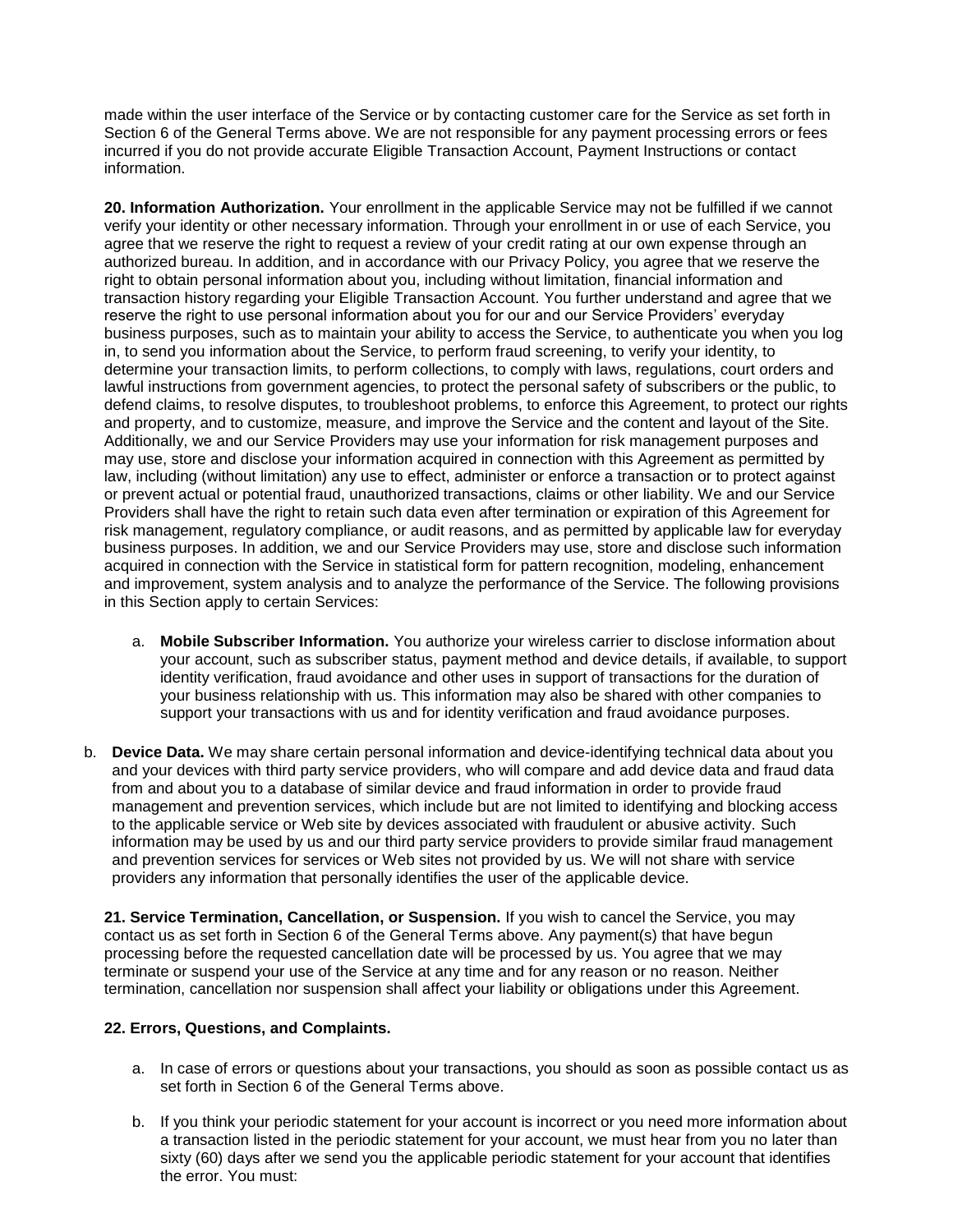- 1. Tell us your name;
- 2. Describe the error or the transaction in question, and explain as clearly as possible why you believe it is an error or why you need more information; and,
- 3. Tell us the dollar amount of the suspected error.
- c. If you tell us orally, we may require that you send your complaint in writing within ten (10) Business Days after your oral notification. Except as described below, we will determine whether an error occurred within ten (10) Business Days after you notify us of the error. We will tell you the results of our investigation within three (3) Business Days after we complete our investigation of the error, and will correct any error promptly. However, if we require more time to confirm the nature of your complaint or question, we reserve the right to take up to forty-five (45) days to complete our investigation. If we decide to do this, we will provisionally credit your Eligible Transaction Account within ten (10) Business Days for the amount you think is in error. If we ask you to submit your complaint or question in writing and we do not receive it within ten (10) Business Days, we may not provisionally credit your Eligible Transaction Account. If it is determined there was no error we will mail you a written explanation within three (3) Business Days after completion of our investigation. You may ask for copies of documents used in our investigation. We may revoke any provisional credit provided to you if we find an error did not occur.

**23. Intellectual Property.** All other marks and logos related to the Service are either trademarks or registered trademarks of us or our licensors. In addition, all page headers, custom graphics, button icons, and scripts are our service marks, trademarks, and/or trade dress or those of our licensors. You may not copy, imitate, or use any of the above without our prior written consent, which we may withhold in our sole discretion, and you may not use them in a manner that is disparaging to us or the Service or display them in any manner that implies our sponsorship or endorsement. All right, title and interest in and to the Service, the portion of the Site through which the Service is offered, the technology related to the Site and Service, and any and all technology and any content created or derived from any of the foregoing, is our exclusive property or that of our licensors. Moreover, any suggestions, ideas, notes, drawings, concepts, or other information you may send to us through or regarding the Site or Service shall be considered an uncompensated contribution of intellectual property to us and our licensors, shall also be deemed our and our licensors' exclusive intellectual property, and shall not be subject to any obligation of confidentiality on our part. By submitting any such materials to us, you automatically grant (or warrant that the owner of such materials has expressly granted) to us and our licensors a perpetual, royalty-free, irrevocable, non-exclusive right and license to use, reproduce, modify, adapt, publish, translate, publicly perform and display, create derivative works from and distribute such materials or incorporate such materials into any form, medium, or technology now known or later developed, and you warrant that all so-called "moral rights" in those materials have been waived, and you warrant that you have the right to make these warranties and transfers of rights.

**24. Links and Frames.** Links to other sites may be provided on the portion of the Site through which the Service is offered for your convenience. By providing these links, we are not endorsing, sponsoring or recommending such sites or the materials disseminated by or services provided by them, and are not responsible for the materials, services or other situations at or related to or from any other site, and make no representations concerning the content of sites listed in any of the Service web pages. Consequently, we cannot be held responsible for the accuracy, relevancy, copyright compliance, legality or decency of material contained in sites listed in any search results or otherwise linked to the Site. For example, if you "click" on a banner advertisement or a search result, your "click" may take you off the Site. This may include links from advertisers, sponsors, and content partners that may use our logo(s) as part of a co-branding agreement. These other sites may send their own cookies to users, collect data, solicit personal information, or contain information that you may find inappropriate or offensive. In addition, advertisers on the Site may send cookies to users that we do not control. You may link to the home page of our Site. However, you may not link to other pages of our Site without our express written permission. You also may not "frame" material on our Site without our express written permission. We reserve the right to disable links from any third party sites to the Site.

**25. Password and Security.** If you are issued or create any password or other credentials to access the Service or the portion of the Site through which the Service is offered, you agree not to give or make available your password or credentials to any unauthorized individuals, and you agree to be responsible for all actions taken by anyone to whom you have provided such credentials. If you believe that your credentials have been lost or stolen or that someone may attempt to use them to access the Site or Service without your consent, you must inform us at once at the telephone number provided in Section 6 of the General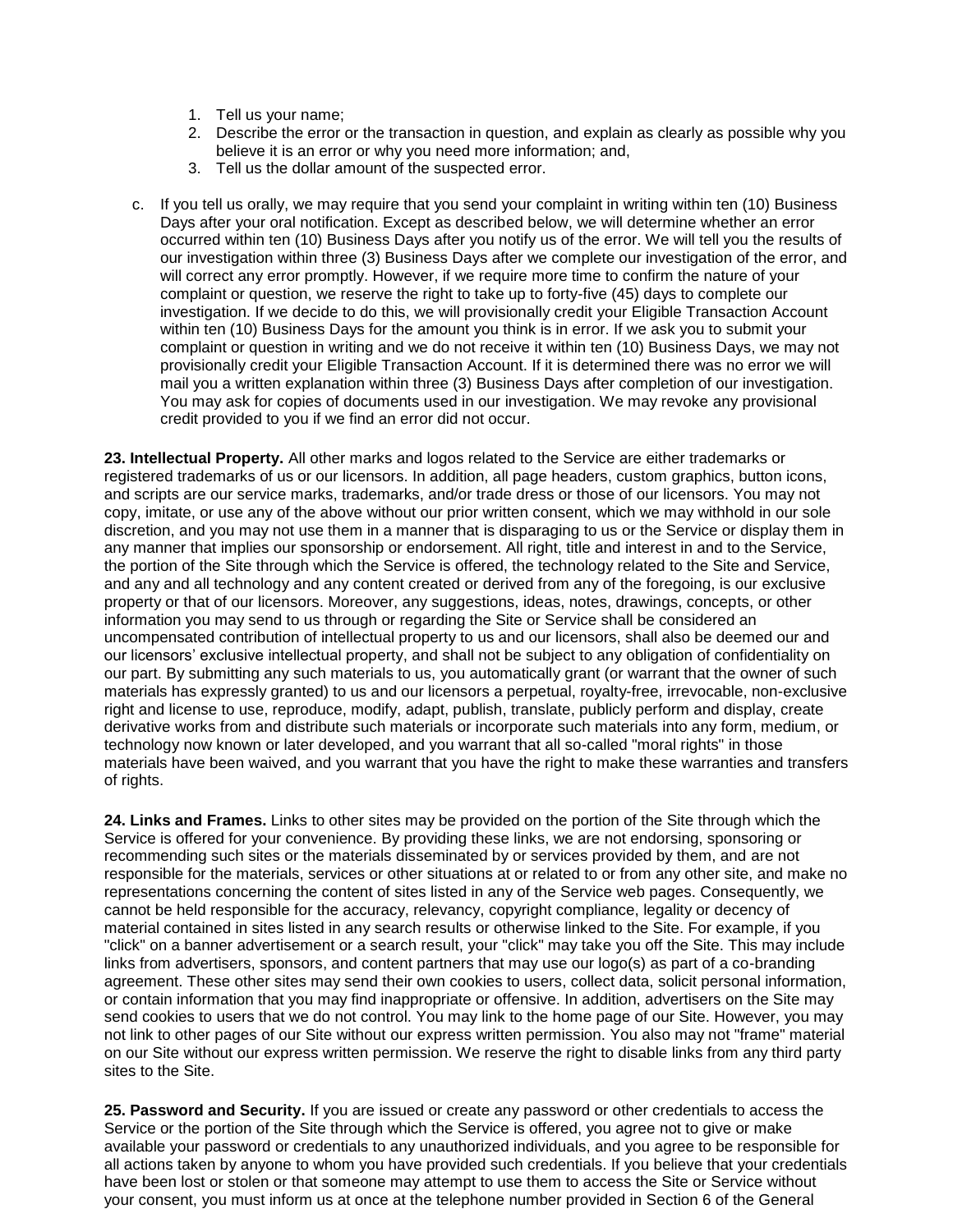Terms above. See also Section 16 of the General Terms above regarding how the timeliness of your notice impacts your liability for unauthorized transfers.

**26. Remedies.** If we have reason to believe that you have engaged in any of the prohibited or unauthorized activities described in this Agreement or have otherwise breached your obligations under this Agreement, we may terminate, suspend or limit your access to or use of the Site or the Service; notify law enforcement, regulatory authorities, impacted third parties, and others as we deem appropriate; refuse to provide our services to you in the future; and/or take legal action against you. In addition, we, in our sole discretion, reserve the right to terminate this Agreement, access to the Site and/or use of the Service for any reason or no reason and at any time. The remedies contained in this Section 26 of the General Terms are cumulative and are in addition to the other rights and remedies available to us under this Agreement, by law or otherwise.

**27. Disputes.** In the event of a dispute regarding the Service, you and we agree to resolve the dispute by looking to this Agreement.

**28. Arbitration. For any claim (excluding claims for injunctive or other equitable relief) where the total amount of the award sought is less than \$10,000.00 USD, the party requesting relief may elect to resolve the dispute in a cost effective manner through binding non-appearance-based arbitration. If a party elects arbitration, that party will initiate such arbitration through Judicial Arbitration and Mediation Services ("JAMS"), the American Arbitration Association ("AAA"), or an established alternative dispute resolution (ADR) administrator mutually agreed upon by the parties. The parties agree that the following rules shall apply: (a) the arbitration may be conducted telephonically, online and/or be solely based on written submissions, at the election of the party initiating the arbitration; (b) the arbitration shall not involve any personal appearance by the parties, their representatives or witnesses unless otherwise mutually agreed by the parties; (c) discovery shall not be permitted; (d) the matter shall be submitted for decision within ninety (90) days of initiation of arbitration, unless otherwise agreed by the parties, and the arbitrator must render a decision within thirty (30) days of submission; and (e) any award in such arbitration shall be final and binding upon the parties and may be submitted to any court of competent jurisdiction for confirmation. The parties acknowledge that remedies available under federal, state and local laws remain available through arbitration. NO CLASS ACTION, OTHER REPRESENTATIVE ACTION, OR PRIVATE ATTORNEY GENERAL ACTION, OR JOINDER OR CONSOLIDATION OF ANY CLAIM WITH A CLAIM OF ANOTHER PERSON SHALL BE ALLOWABLE IN ARBITRATION.**

**29. Law and Forum for Disputes.** Unless our account agreement with you states otherwise, this Agreement shall be governed by and construed in accordance with the laws of the State in which you reside, without regard to its conflicts of laws provisions. To the extent that the terms of this Agreement conflict with applicable state or federal law, such state or federal law shall replace such conflicting terms only to the extent required by law. Unless expressly stated otherwise, all other terms of this Agreement shall remain in full force and effect. Unless our account agreement with you states otherwise, you agree that any claim or dispute you may have against us (other than those which are arbitrated under Section 28 of the General Terms above) must be resolved by a court located in the county in which you reside. You agree to submit to the personal jurisdiction of such courts for the purpose of litigating all claims or disputes unless said claim is submitted to arbitration under Section 28 of the General Terms of this Agreement. The United Nations Convention on Contracts for the International Sale of Goods shall not apply to this Agreement. BOTH PARTIES AGREE TO WAIVE ANY RIGHT TO HAVE A JURY PARTICIPATE IN THE RESOLUTION OF ANY DISPUTE OR CLAIM BETWEEN THE PARTIES OR ANY OF THEIR RESPECTIVE AFFILIATES ARISING UNDER THIS AGREEMENT.

**30. Indemnification.** You agree to defend, indemnify and hold harmless us and our Affiliates and Service Providers and their Affiliates and the employees and contractors of each of these, from any loss, damage, claim or demand (including attorney's fees) made or incurred by any third party due to or arising out of your breach of this Agreement and/or your use of the Site or the applicable Service.

**31. Release.** You release us and our Affiliates and Service Providers and the employees and contractors of each of these, from any and all claims, demands and damages (actual and consequential) of every kind and nature arising out of or in any way connected with any dispute that may arise between you or one or more other users of the Site or the applicable Service. In addition, if applicable to you, you waive California Civil Code §1542, which states that a general release does not extend to claims which the creditor does not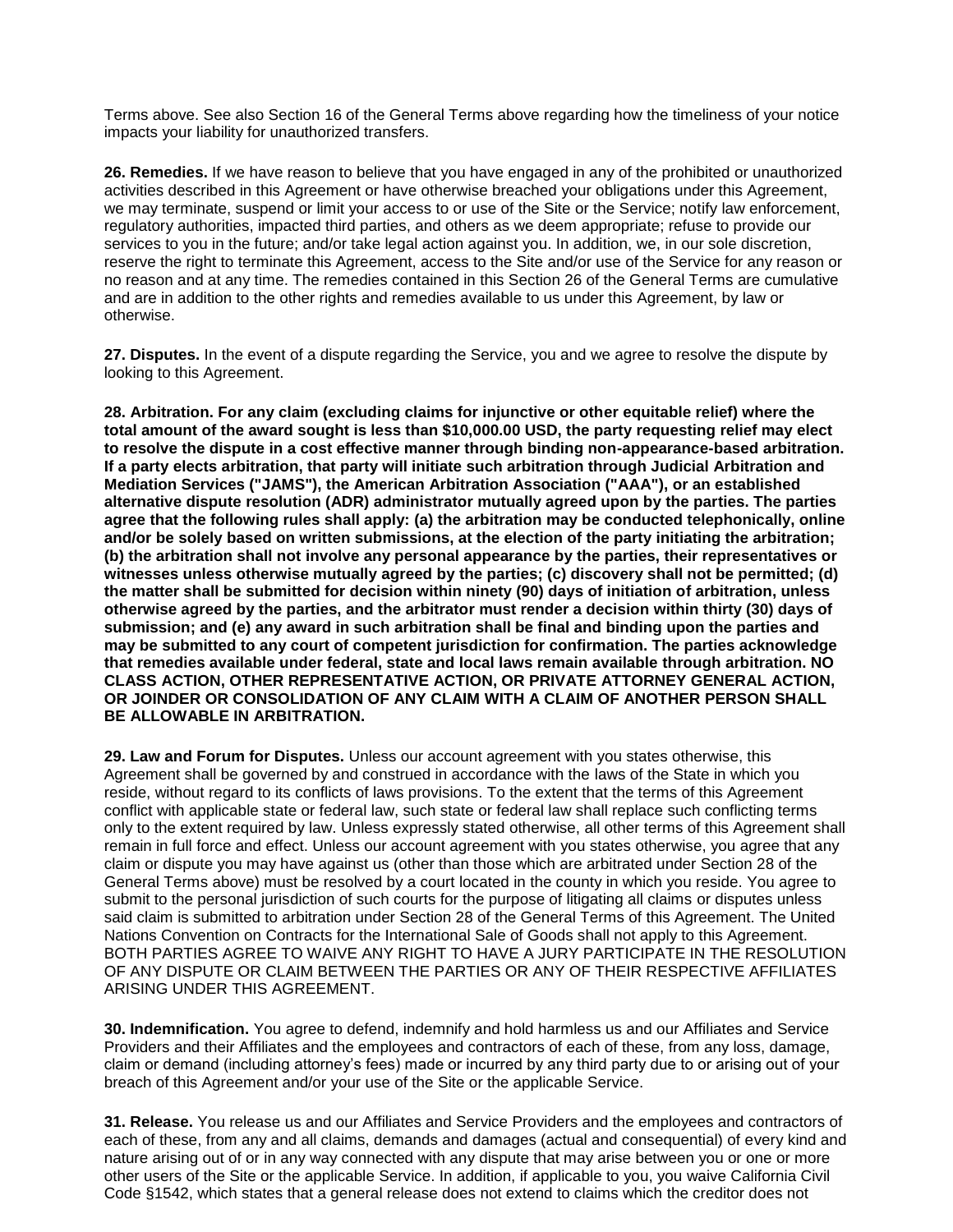know or suspect to exist in his favor at the time of executing the release, which if not known by him must have materially affected his settlement with the debtor.

**32. No Waiver.** We shall not be deemed to have waived any rights or remedies hereunder unless such waiver is in writing and signed by one of our authorized representatives. No delay or omission on our part in exercising any rights or remedies shall operate as a waiver of such rights or remedies or any other rights or remedies. A waiver on any one occasion shall not be construed as a bar or waiver of any rights or remedies on future occasions.

**33. Exclusions of Warranties.** THE SITE AND SERVICE AND RELATED DOCUMENTATION ARE PROVIDED "AS IS" WITHOUT WARRANTY OF ANY KIND, EITHER EXPRESSED OR IMPLIED, INCLUDING, BUT NOT LIMITED TO, THE IMPLIED WARRANTIES OF TITLE, MERCHANTABILITY, FITNESS FOR A PARTICULAR PURPOSE, AND NON-INFRINGEMENT. IN PARTICULAR, WE DO NOT GUARANTEE CONTINUOUS, UNINTERRUPTED OR SECURE ACCESS TO ANY PART OF OUR SERVICE, AND OPERATION OF OUR SITE MAY BE INTERFERED WITH BY NUMEROUS FACTORS OUTSIDE OF OUR CONTROL. SOME STATES DO NOT ALLOW THE DISCLAIMER OF CERTAIN IMPLIED WARRANTIES, SO THE FOREGOING DISCLAIMERS MAY NOT APPLY TO YOU. THIS PARAGRAPH GIVES YOU SPECIFIC LEGAL RIGHTS AND YOU MAY ALSO HAVE OTHER LEGAL RIGHTS THAT VARY FROM STATE TO STATE.

**34. Limitation of Liability.** THE FOREGOING SHALL CONSTITUTE YOUR EXCLUSIVE REMEDIES AND THE ENTIRE LIABILITY OF US AND OUR AFFILIATES AND SERVICE PROVIDERS AND THE EMPLOYEES AND CONTRACTORS OF EACH OF THESE, FOR THE SERVICE AND THE PORTION OF THE SITE THROUGH WHICH THE SERVICE IS OFFERED. YOU ACKNOWLEDGE AND AGREE THAT FROM TIME TO TIME, THE SERVICE MAY BE DELAYED, INTERRUPTED OR DISRUPTED PERIODICALLY FOR AN INDETERMINATE AMOUNT OF TIME DUE TO CIRCUMSTANCES BEYOND OUR REASONABLE CONTROL, INCLUDING BUT NOT LIMITED TO ANY INTERRUPTION, DISRUPTION OR FAILURE IN THE PROVISION OF THE SERVICE, WHETHER CAUSED BY STRIKES, POWER FAILURES, EQUIPMENT MALFUNCTIONS INTERNET DISRUPTION OR OTHER REASONS. IN NO EVENT SHALL WE OR OUR AFFILIATES OR SERVICE PROVIDERS OR THE EMPLOYEES OR CONTRACTORS OF ANY OF THESE, BE LIABLE FOR ANY CLAIM ARISING FROM OR RELATED TO THE SERVICE CAUSED BY OR ARISING OUT OF ANY SUCH DELAY, INTERRUPTION, DISRUPTION OR SIMILAR FAILURE. IN NO EVENT SHALL WE OR OUR AFFILIATES OR SERVICE PROVIDERS OR THE EMPLOYEES OR CONTRACTORS OF ANY OF THESE, BE LIABLE FOR ANY INDIRECT, SPECIAL, INCIDENTAL, CONSEQUENTIAL, PUNITIVE OR EXEMPLARY DAMAGES, INCLUDING LOSS OF GOODWILL OR LOST PROFITS (EVEN IF ADVISED OF THE POSSIBILITY THEREOF) ARISING IN ANY WAY OUT OF THE INSTALLATION, USE, OR MAINTENANCE OF THE SERVICE OR THE PORTION OF THE SITE THROUGH WHICH THE SERVICE IS OFFERED, EVEN IF SUCH DAMAGES WERE REASONABLY FORESEEABLE AND NOTICE WAS GIVEN REGARDING THEM. IN NO EVENT SHALL WE OR OUR AFFILIATES OR SERVICE PROVIDERS OR THE EMPLOYEES OR CONTRACTORS OF ANY OF THESE BE LIABLE FOR ANY CLAIM ARISING FROM OR RELATED TO THE SERVICE OR THE PORTION OF THE SITE THROUGH WHICH THE SERVICE IS OFFERED THAT YOU DO NOT STATE IN WRITING IN A COMPLAINT FILED IN A COURT OR ARBITRATION PROCEEDING AS DESCRIBED IN SECTIONS 28 AND 29 OF THE GENERAL TERMS ABOVE WITHIN TWO (2) YEARS OF THE DATE THAT THE EVENT GIVING RISE TO THE CLAIM OCCURRED. THESE LIMITATIONS WILL APPLY TO ALL CAUSES OF ACTION, WHETHER ARISING FROM BREACH OF CONTRACT, TORT (INCLUDING NEGLIGENCE) OR ANY OTHER LEGAL THEORY. OUR AGGREGATE LIABILITY, AND THE AGGREGATE LIABILITY OF OUR AFFILIATES AND SERVICE PROVIDERS AND THE EMPLOYEES AND CONTRACTORS OF EACH OF THESE, TO YOU AND ANY THIRD PARTY FOR ANY AND ALL CLAIMS OR OBLIGATIONS RELATING TO THIS AGREEMENT SHALL BE LIMITED TO DIRECT OUT OF POCKET DAMAGES UP TO A MAXIMUM OF \$500 (FIVE HUNDRED DOLLARS). SOME STATES DO NOT ALLOW THE EXCLUSION OR LIMITATION OF INCIDENTAL OR CONSEQUENTIAL DAMAGES SO THE ABOVE LIMITATION OR EXCLUSION MAY NOT APPLY TO YOU.

**35. Complete Agreement, Severability, Captions, and Survival.** You agree that this Agreement is the complete and exclusive statement of the agreement between us, sets forth the entire understanding between us and you with respect to the Service and the portion of the Site through which the Service is offered and supersedes any proposal or prior agreement, oral or written, and any other communications between us. If any provision of this Agreement is held to be invalid or unenforceable, such provision shall be struck and the remaining provisions shall be enforced. The captions of Sections in this Agreement are for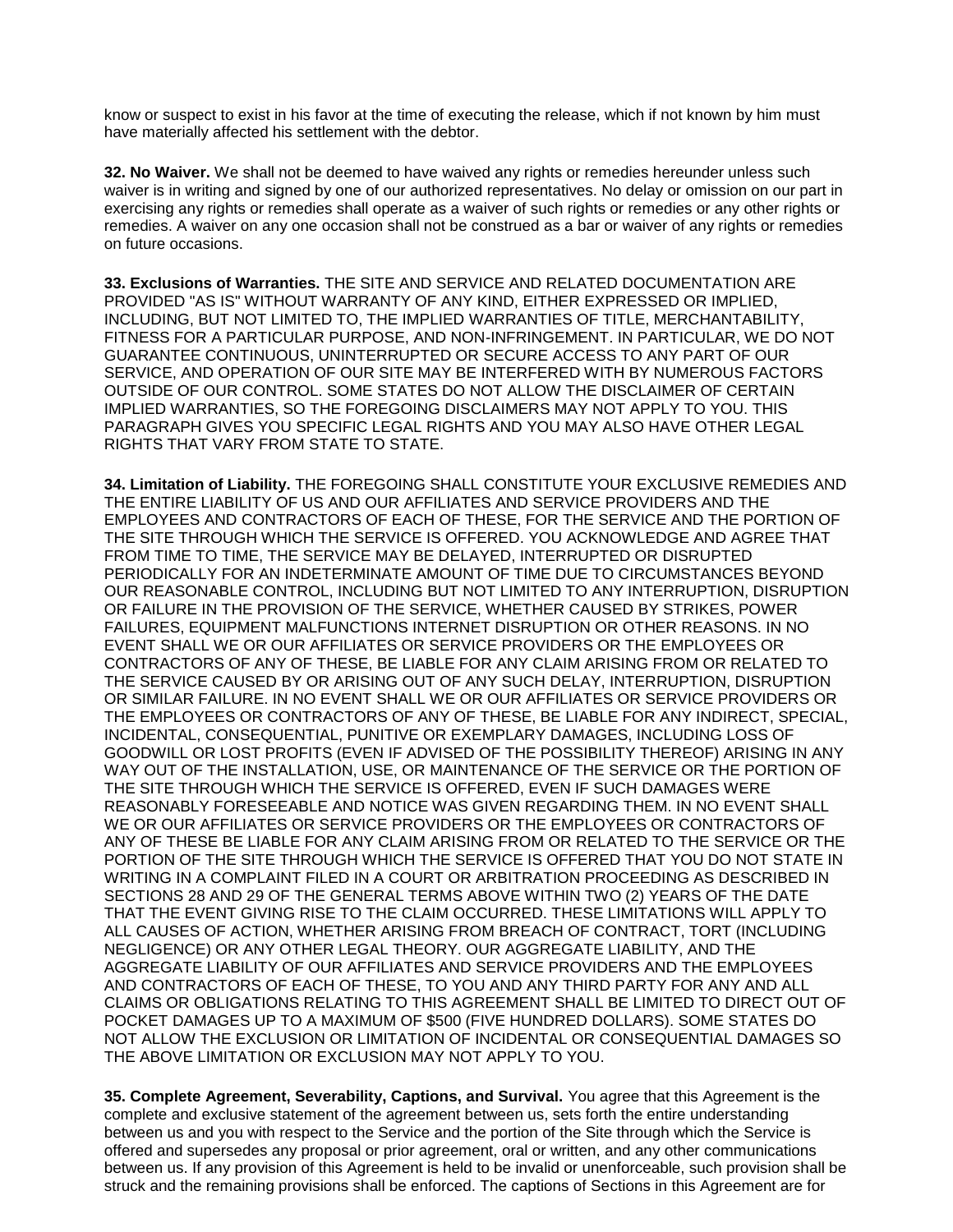convenience only and shall not control or affect the meaning or construction of any of the provisions of this Agreement. Sections 2, 5-7, 11, 17, 18, 23, and 26-35 of the General Terms, as well as any other terms which by their nature should survive, will survive the termination of this Agreement. If there is a conflict between the terms of this Agreement and something stated by an employee or contractor of ours (including but not limited to its customer care personnel), the terms of the Agreement will prevail.

# **36. Definitions.**

- a. "ACH Network" means the funds transfer system, governed by the NACHA Rules, that provides funds transfer services to participating financial institutions.
- b. "Affiliates" are companies related by common ownership or control.
- c. "Business Day" is every Monday through Friday, excluding Federal Reserve holidays or other days that banks are legally closed.
- d. "Eligible Transaction Account" is a transaction account from which your payments will be debited, your Service fees, if any, will be automatically debited, or to which payments and credits to you will be credited, that is eligible for the Service. Depending on the Service, an Eligible Transaction Account may include a checking, money market or other direct deposit account, credit card account, or debit card account, including any required routing information.
- e. "Payment Instruction" is the information provided for a payment to be made under the applicable Service, which may be further defined and described below in connection with a specific Service.
- f. "Payment Network" means a debit or credit network (such as the ACH Network or ACCEL / Exchange payment network) through which funds may be transferred.
- g. "Service Provider" means companies that we have engaged (and their Affiliates) to render some or all of the Service to you on our behalf.

# ACCOUNT TO ACCOUNT TRANSFERS ADDITIONAL TERMS

# **1. Description of Service, Authorization and Processing.**

- a. The term "Transfer Money Terms" means these Account to Account Transfers Additional Terms. The Account to Account transfer service (for purposes of these Transfer Money Terms, and the General Terms as they apply to these Transfer Money Terms, the "Service") enables you to transfer funds between your Account(s) that you maintain with us on the one hand, and your Account(s) that are maintained by other financial institutions, on the other hand.
- b. You represent and warrant that you are either the sole owner or a joint owner of the Eligible Transaction Account and the External Account and that you have all necessary legal right, power and authority to transfer funds between the Eligible Transaction Account and the External Account. If you are a joint owner of the Eligible Transaction Account, External Account, or both, then you represent and warrant that (i) you have been authorized by all of the other joint owners to operate such Accounts without their consent (including without limitation to withdraw or deposit any amount of funds to such Accounts or to even withdraw all funds from such Accounts); and (ii) we may act on your instructions regarding such Accounts without liability to such other joint owners. Further, you represent and warrant that the External Account is located in the United States.
- c. You may initiate (1) a one-time Transfer Instruction for which processing shall be initiated immediately, (2) a one-time Transfer Instruction for which processing shall be initiated at a later specified date up to one (1) year, and (3) a recurring series of Transfer Instructions for which processing shall be initiated on the specified dates. Further details about each of these options can be found on the Site. When we receive a Transfer Instruction from you, you authorize us to (i) debit your Eligible Transaction Account and remit funds on your behalf to the External Account designated by you and to debit your applicable Account as described below in Section 5 of the Transfer Money Terms (Service Fees and Additional Charges); or, as applicable, to (ii) credit your Eligible Transaction Account and remit funds on your behalf from the External Account designated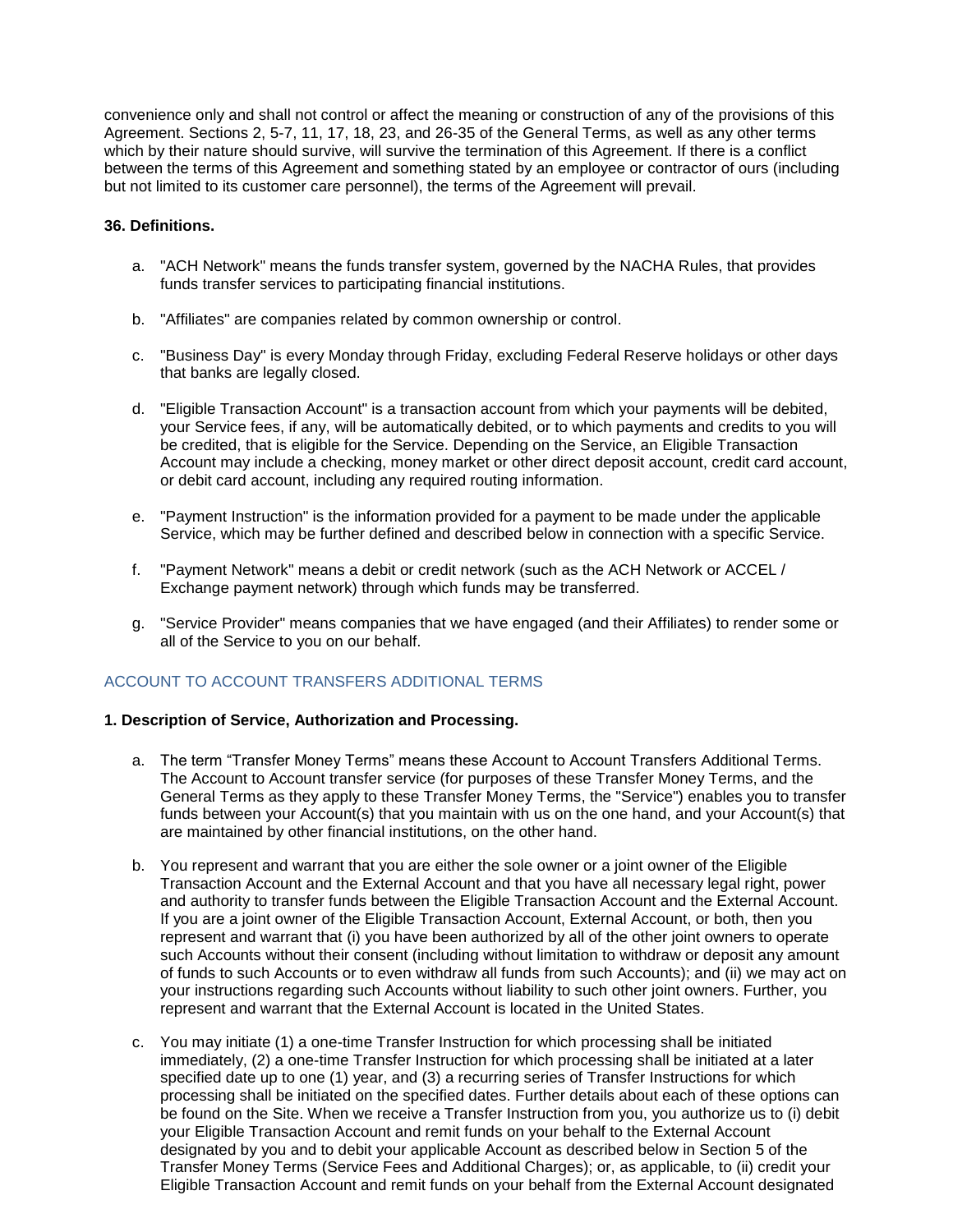by you and to debit your applicable Account as described below in Section 5 of the Transfer Money Terms (Service Fees and Additional Charges). You also authorize us to reverse a transfer from the applicable Account if the debit is returned from the other Account in the transaction for any reason, including but not limited to nonsufficient funds. Transfers may be delayed or blocked to prevent fraud or comply with regulatory requirements. If we delay or block a Transfer Instruction that you have initiated, we will notify you in accordance with your user preferences (i.e. email, push notification).

- d. We will use reasonable efforts to make all your transfers properly. However, we shall incur no liability if we are unable to complete any transfers initiated by you because of the existence of any one or more of the following circumstances:
	- 1. If, through no fault of ours, the Eligible Transaction Account or External Account does not contain sufficient funds to complete the transfer or the transfer would exceed the credit limit of your overdraft account;
	- 2. The Service is not working properly and you know or have been advised by us about the malfunction before you execute the transaction;
	- 3. The transfer is refused as described in Section 6 of the Transfer Money Terms below;
	- 4. You have not provided us with the correct information, including but not limited to the correct Eligible Transaction Account or External Account information; and/or,
	- 5. Circumstances beyond our control (such as, but not limited to, fire, flood, network or system down time, issues with the financial institution(s), or interference from an outside force) prevent the proper execution of the transfer and we have taken reasonable precautions to avoid those circumstances.
- e. It is your responsibility to ensure the accuracy of any information that you enter into the Service, and for informing us as soon as possible if you become aware that this information is inaccurate. You may not use a P.O. Box as a postal address. We will make a reasonable effort to stop or recover a transfer made to the wrong Account once informed, but we do not guarantee such recovery and will bear no responsibility or liability for damages resulting from incorrect information entered by you.

**2. Transfer Methods and Amounts.** Section 15 of the General Terms (Payment Methods and Amounts) applies to the Service, even in circumstances where the External Account is closed and we are attempting to return funds to such Account.

**3. Transfer Cancellation Requests.** You may cancel a transfer at any time until it begins processing (as shown in the Service).

**4. Stop Payment Requests.** If you desire to stop any transfer that has already been processed, you must contact customer care for the Service pursuant to Section 22 of the General Terms. Although we will make a reasonable effort to accommodate your request, we will have no liability for failing to do so. We may also require you to present your request in writing within fourteen (14) days. The charge for each request will be the current charge for such service as set out in the applicable fee schedule.

**5. Service Fees and Additional Charges.** You are responsible for paying all fees associated with your use of the Service. Applicable fees will be disclosed in the user interface for, or elsewhere within, the Service or Site. Any applicable fees will be charged regardless of whether the Service was used, except for fees that are specifically use-based. Use-based fees for the Service will be charged against the Account that is debited for the funds transfer. There may also be charges for additional transactions and other optional services. You agree to pay such charges and authorize us to deduct the calculated amount from the applicable Eligible Transaction Account you hold with us or the Account that is debited for the funds transfer, depending on how such charges are described in the user interface for the Service. Any financial fees associated with your standard deposit accounts will continue to apply. You are responsible for any and all telephone access fees and Internet service fees that may be assessed by your telephone and Internet service provider. Section 18 of the General Terms (Failed Or Returned Payment Instructions) applies if you do not pay our fees and charges for the Service, including without limitation if we debit the External Account for such fees, as described in this Section, and there are insufficient fees in the External Account; Section